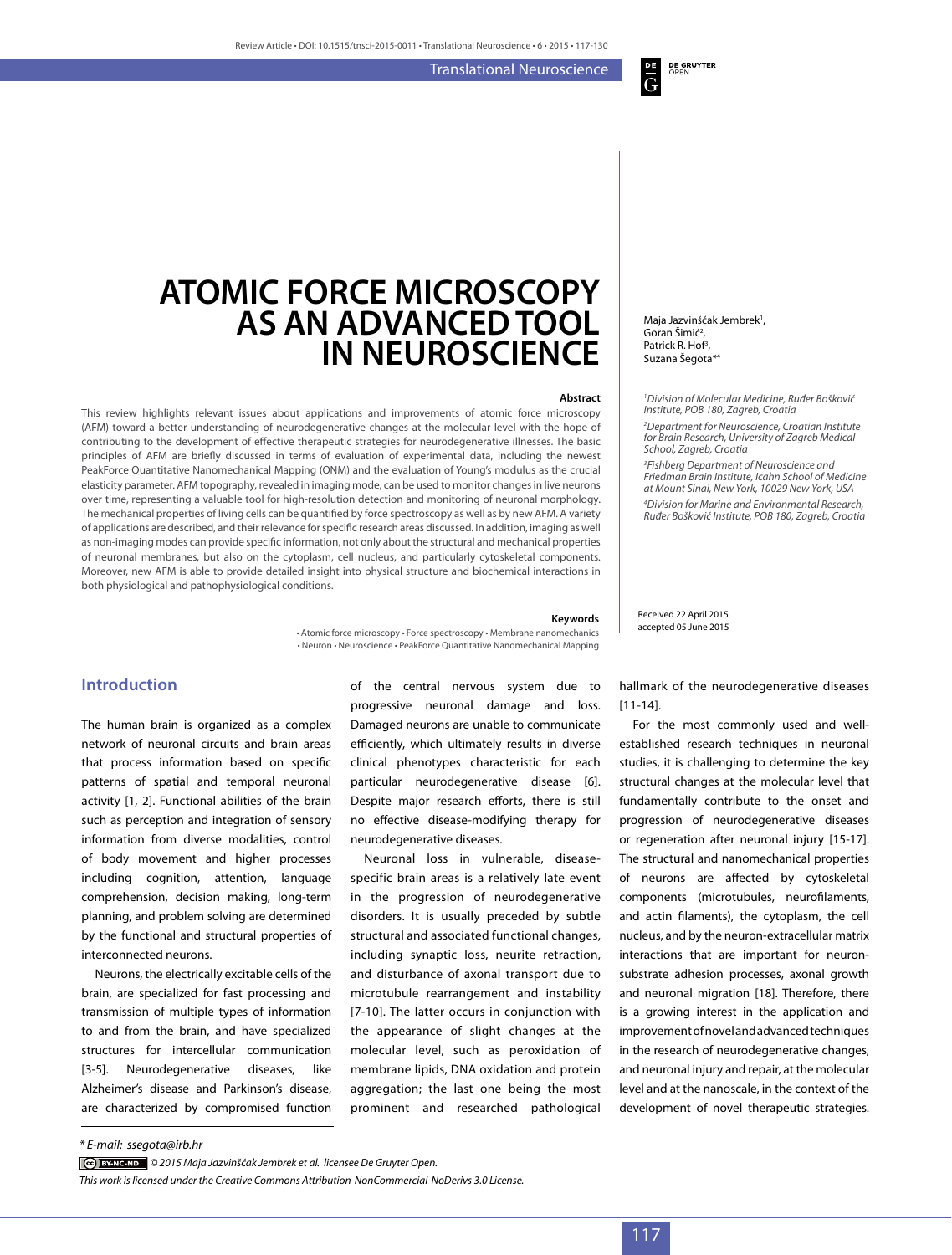The atomic force microscope is at the forefront of such studies. In general, atomic force microscopy (AFM) covers a large research area, including plant and animal cells, bacteria and viruses, as well as proteins and other molecules (Fig. 1). This paper aims to cover recent progress in the study of neuronal cells and their subcellular structures using modern AFM techniques. We review the potential of the AFM techniques with the simultaneous evaluation of the local nanomechanical properties and the neuronal cell topography at a high spatial resolution and force sensitivity, as well as in understanding the development of the nervous system [19]. It should be pointed out that the field of AFM application in neuronal investigation is developing, and the present review is neither comprehensive nor final, as it covers only a selection of recent investigations.

## **Basic principles of AFM**

The atomic force microscope was invented in 1986 by Binnig, Quate and Gerber. Similar to other scanning probe microscopes, the atomic force microscope raster-scans a sharp probe over the surface of a sample and measures the changes in atomic forces between the probe tip and the sample. Figure 2 illustrates the working concept of the atomic force microscope. The interaction between the sample surface and the probe tip corresponds to the forces between the atoms of the sample and the tip that scans the sample's surface. In the contact area of the tip apex, repulsion occurs due to the overlapping electronic shells of the tip and sampled atoms [20, 21]. With an AFM tip, it is possible to probe very small interaction areas (the radius of the tip is in the range of 5-50 nm), which ensures high sensitivity to small forces. To make these forces accessible, the tip is placed on a very soft spring, the AFM cantilever. Depending on the separation distance between the probe and sample, long- or short-range forces will dominate the interaction. These forces are measured by the bending or twisting of the cantilever by a laser beam, which is focused on the back of a cantilever, and then reflected into a photodiode detector. Any forces acting on the AFM tip cause deflection of the cantilever. Small forces between the tip and sample will cause less deflection than large forces, and forces in the pN range can be measured. These correspond to the order of magnitude of forces that are required to separate ligand from receptor. Finally, deflection of the cantilever after interaction with the sample surface is translated into a threedimensional (3D) image of the surface.

AFM measures surface forces such as mechanical contact force, van der Waals forces, capillary forces, chemical bonding, electrostatic forces, magnetic forces, and suchlike [22- 25]. AFM probes are composed of flexible, triangular or rectangular cantilevers with a sharp tip near the end of the cantilever (Fig. 3). They can be manufactured from a variety of materials, but most AFM probes are made from silicon and/or silicon nitride  $(Si_{3}N_{4})$  wafers. An AFM probe's sensitivity, or spring constant (*k*), is the force required to bend the cantilever per unit distance (usually expressed in N/m). It is an important parameter in AFM probe behaviour

and performance for imaging applications, and an essential factor when attempting to quantify intra- or intermolecular interactions within the cell membranes that exhibit very different mechanical properties (Fig. 4). Spherical AFM tips are common for tissue or bulk soma measurements. Smaller cone or pyramidal AFM tips are typically used for measurements on particular points across the cell or for mapping the elastic modulus over entire regions [18]. However, for the examination of neuron elasticity and accurate determinations of Young's modulus values, a very hard probe should be used in such measurements. The elastic modulus of material (or Young's modulus) is defined as the ratio between the uniaxial forces applied to the sample and the uniaxial deformation that it undergoes, i.e. it describes how sample responds to force.

By raster-scanning the tip across the surface and recording the change in force as a function of position, a map of surface topography and other properties can be generated.

The AFM is useful for obtaining 3D topographic information of samples with lateral resolution (in the x/y plane) down to 0.3 nm and vertical resolution (in the z-axis) down to 0.1 nm [26]. These samples include clusters of atoms and molecules [27], individual macromolecules [28], and biological species (cells, DNA, proteins) [29, 30]. Sample preparation for AFM imaging is minimal. AFM can operate in gas, ambient, and fluid environments; it can measure physical properties including elasticity, adhesion, hardness, molecular bond strength, surface friction and chemical functionality [18, 31-33].



Figure 1. Size area comparison of AFM with other microscopies.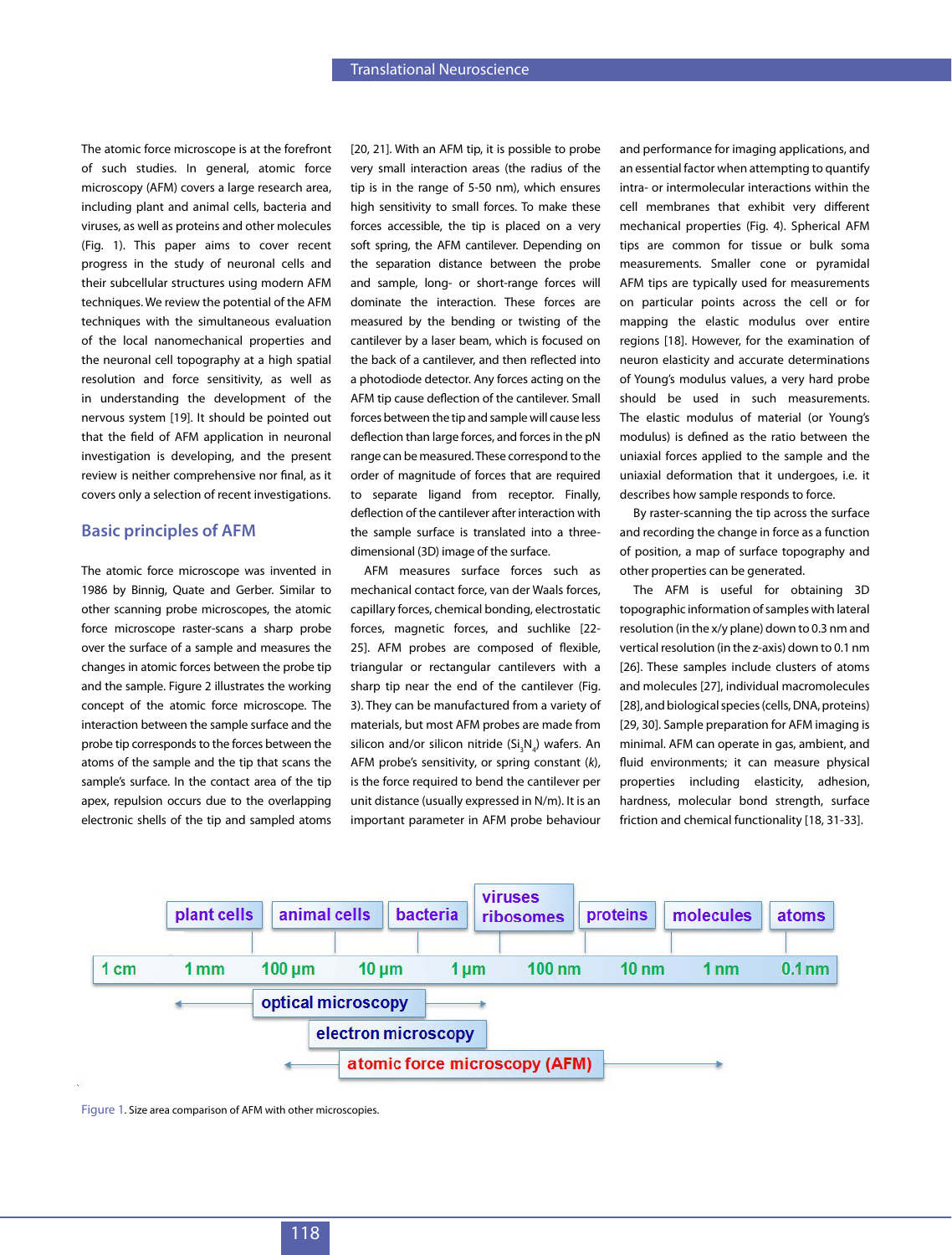#### **AFM modes of operation**

The range of available operational modes is a unique characteristic of AFM in comparison with other microscopic techniques. The diversity of operational modes enables highresolution imaging under physiologically relevant conditions, and offers the ability to directly measure protein-protein interactions, determine locations and distributions of certain binding sites, and measure stiffness [34]. The primary modes of AFM imaging are contact mode, tapping mode, and non-contact mode.

Contact mode is the most common mode of atomic force microscope operation and is useful for obtaining 3D topography of nanostructured surfaces. The tip and sample remain in close contact during the scanning process, and static deflection of the cantilever is measured. "Contact" represents the repulsive regime within the intermolecular force curve (Fig. 2). Most cantilevers have spring constants < 1 N/m, which is less than the effective spring constant holding atoms together.

Tapping mode is the second mode of AFM operation in which the tip makes intermittent contact with the surface. During the tip scanning over the surface, the cantilever oscillates near its resonant frequency (from 7 Hz for contact mode to 525 Hz for tapping mode) by using a piezoelectric drive located inside its tip head. Tapping mode is usually preferred for the soft sample imaging (polymers, thin films) or for the structures that are weakly bound to



Figure 2. Schematics of an atomic force microscope and the force-distance curve characteristic of the interaction between the tip and sample.



Figure 3. Scanning electron microscopy of the AFM probe. A) V-shaped silicon nitride probe for contact mode. B) Silicon-nitride probe for tapping mode imaging. Detailed description of the modes is given in the text.



Figure 4. Range of Young's modulus values of various biological samples. Young's modulus is an indicator of a cell's response to stress (force). Depending on their type, eukaryotic cells can exhibit very different mechanical properties. Neurons are extremely soft (down to 1 kPa), whereas bone cells are as robust as bacteria.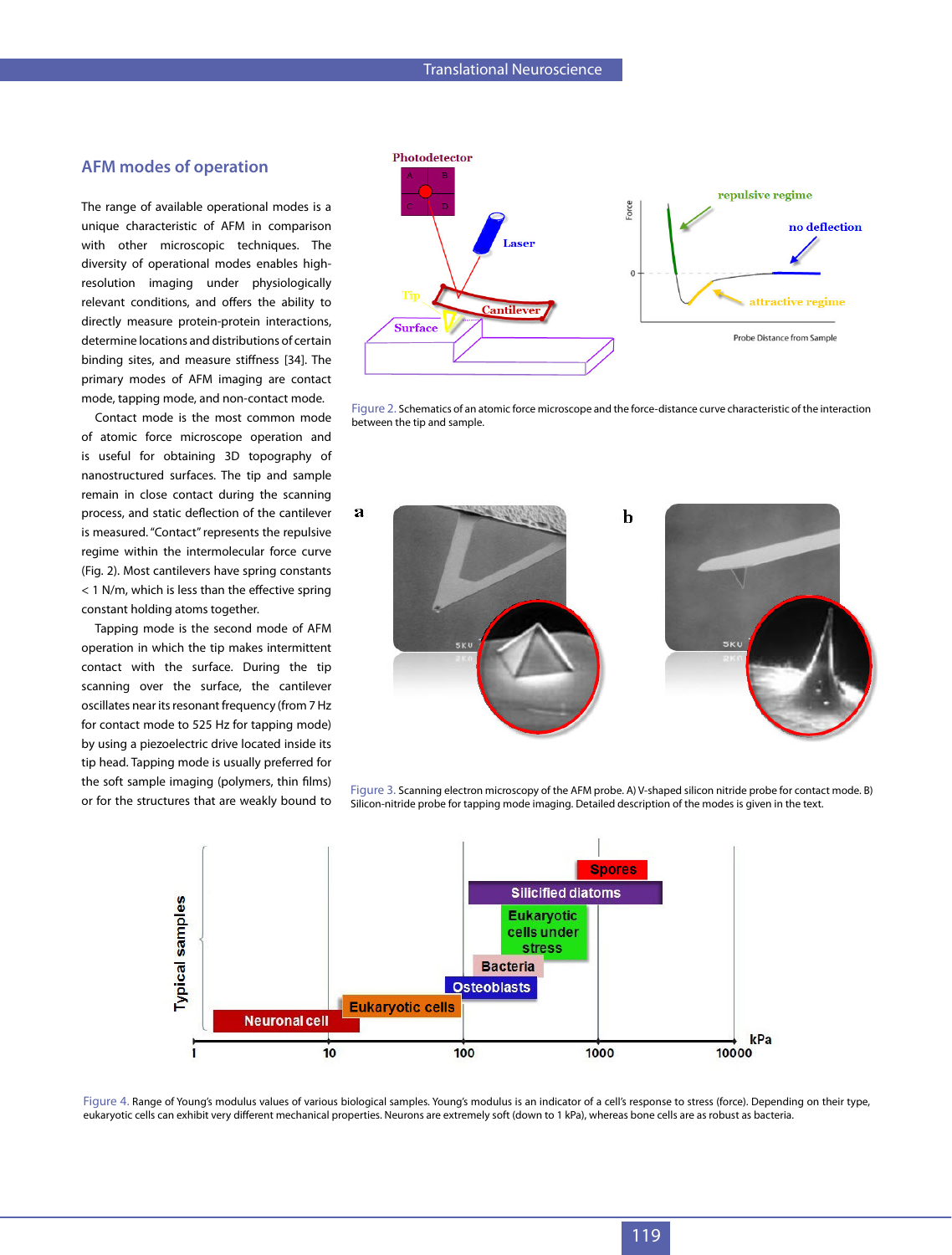the surface. The use of AFM on soft biological samples was significantly increased after the development of tapping mode [35]. Within the tapping mode, there are also two other types of image contrast mechanisms:

- *Amplitude imaging.* The feedback loop adjusts the *z*-piezo to retain the amplitude of the cantilever oscillation constant. The voltages needed to keep the amplitude constant can be compiled into an (error signal) image, and this imaging often provides high contrast between features on the surface.
- *Phase imaging*. The phase difference between the driven oscillations of the cantilever and the measured oscillations can be attributed to different material properties and provides information about qualitative differences in chemical composition, adhesion, and friction properties.

Non-contact mode also uses changes in the oscillation of the cantilever to produce the image. Cantilever oscillates above the sample surface at a distance within the attractive regime of the intermolecular force curve (Fig. 2). However, it uses changes in the attractive van der Waals forces that pull on the tip during approach to the surface to determine surface topography.

The choice of AFM mode is based on the surface characteristics of interest and on the sample hardness. Contact mode is most useful for hard surfaces, but there is a possibility for the contamination of the tip from the rest of the material on the surface or solution above the surface. Tapping mode is well suited for soft biological sample imaging and for samples with poor surface adhesion such as DNA. Non-contact mode is another mode useful for imaging of soft samples.

# **Topography and morphology of neurons**

As mentioned, AFM provides a tool for imaging super soft biological samples, particularly with the emergence of tapping mode and force spectroscopy. AFM has been primarily used as a technique for quantitative imaging of surface

topography, such as topography of live or fixed cells, with molecular or supramolecular resolution [31, 36-38]. AFM cannot provide topographic information about structures that lie beneath the surface. As an advantage in the comparison with scanning electron microscopy, preparation of fixed cells for AFM is minimal, while living cells can be analysed in almost physiological conditions [39]. Cells can be kept at adequate temperatures, in nutrient buffers, or even at a recommended  $CO_2$  concentration [40]. It is demonstrated that AFM probing does not affect neuronal health on a heated stage, although it provides time limits for experiments performed on non-heated stages [35].

Due to its very high spatial resolution, AFM reveals important structural information not accessible by other microscopic techniques. In neuroscience, such previously unreported architectures include transitory spines, ridges, and extensions of the soma and growth cone. In addition, minute hair-like extensions of the membrane along the walls of neuritic processes that shift in shape and density have been observed [36, 41]. The prominent vertical resolution of AFM is particularly important for obtaining images of these continuously appearing and disappearing cytoplasmic projections on neuronal somas and growth cones [36]. Dynamic arrangement of microfilaments and microtubules shapes these extensions on the order of minutes, during the period of time required for the AFM image collection. Thus, with AFM it is possible to monitor rapid changes in structure of live neurons over time.

Limitations of this technique include the necessity of neuronal adhesion to a 2D substrate, and occurrence of morphology changes during scanning. These constraints are particularly important when imaging active growth cones [18]. The neuronal growth cone is a highly motile structure at the distal part of an elongating axon. It receives multiple extracellular guidance cues via surface receptors, and translates that information into directional movements within the developing tissue. In addition to the development, it is of major importance to stimulate growth cone behaviour and promote axonal regeneration after neuronal injury. In contrast to neuronal soma and neuron arborization, growth cones are subcellular structures particularly suitable for AFM analysis because they are flat and very strongly adhere to the substrate, at least in conditions obtainable with AFM [42]. AFM can provide a precise measurement on the nanometer scale of the shape of growth cones and its constituents, lamellipodia and filopodia. Furthermore, as AFM can physically interact with the cell under investigation, the AFM tip can be used to produce nanoscale injury (nano/ micropuncture) to the plasmalemma of growth cones and cell somata. AFM can afterward be employed to monitor neuronal morphological response to this damage. McNally and Borgens found that injured somata excreted their degraded cytoplasm, which was evident as an enlarging pool formed beneath and around the cell [36]. Conversely, similar punctures to the membrane on the terminal end of the neurite, including the growth cone, did not lead to cell death, indicating the robust nature of axons in central nervous system.

By taking advantage to image neuronal cells over time, Laishram and coworkers analysed the morphology of growth cones of differentiating neurons from rat dorsal root ganglia (DRG) by combining conventional laser scanning confocal microscopy (LSCM) and AFM [37]. They superimposed images of immunofluorescent DRG growth cones labelled with actin and tubulin to high-resolution images of the external surface obtained with AFM. Analysis of obtained images revealed topographical structures with nanoscale dimensions, termed "invaginations" or "holes". Comparative analysis with LSCM images showed that these holes represent regions with slight actin- and tubulin-staining. These results show how the combination of LSCM and AFM may reveal structural details within a nanoscale dimension of DRG growth cones, which is difficult to resolve with conventional microscopy.

#### **Neuronal biomechanics**

AFM is also used for the characterization of the mechanical properties of neuronal cells, and has proven to be a highly versatile testing tool in mechanobiology, enabling the measurement of material properties at the cellular and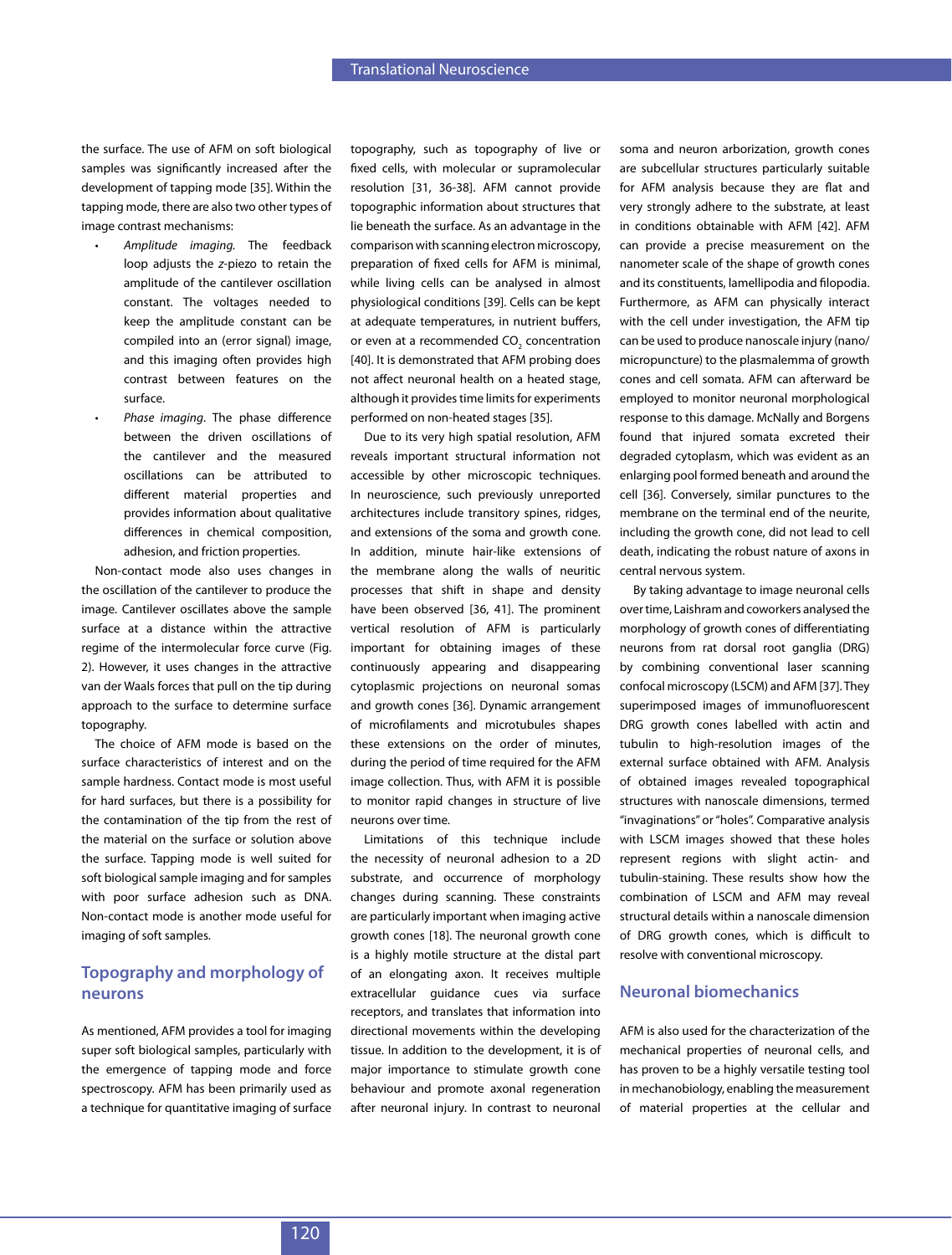subcellular level over a large range of forces (from pN to nN levels), speeds (from quasistatic to dynamic levels), and length scales (from nm to  $\mu$ m) by using tips with different geometries [43].

Biomechanical properties are usually reported as cell elasticity. Cellular elasticity is ability to recover cellular shape following deformation due to external pressure. In general, the relationship between the force and deformation (stress and strain) is linear. Due to the non-invasive nature of elasticity measurements together with the ability to carry out measurements under near-physiological conditions, determination of cell elasticity has become interesting to many research areas. Determining the elastic modulus of a cell via AFM usually involves taking force *vs*. indentation curves on the sample, and is represented by Young's modulus. AFM has been used to determine nanomechanical properties of both live and fixed neurons. Fixed neurons yield Young's modulus values from 10 to hundreds of kPa, depending on the type of neuron under study, and the region of the cell that is measured [18]. As fixation increases the elastic modulus of the sample, measurements performed on live cells are of greater biological significance, although this restricts the time available for the measurements and maximum forces that can be applied. In addition, cell attachment to the substrate can be the problem, as cells and neuritic processes that are not well attached to surface may float around the cantilever [18, 21]. Furthermore, AFM elasticity measurements of cellular regions that are thicker than 300 nm are affected by the underlying substrate [35].

In living cells, elasticity is mostly determined by the components of the cytoskeleton, which is predominantly composed of actin filaments, neurofilaments and microtubules, and organelles. Areas of high elastic modulus measured in the neuronal cell bodies are areas of high microtubule density [44]. The cytoskeleton of a cell is constantly adapting based on the interactions with the local microenvironment, and this can be considered as an indicator of cell health [45]. In one study, topography and elastic modulus of DRG neurons have been studied before and after induced nerve injury, showing higher elastic modulus in healthy growth cones (16-33 kPa) than in injured growth cones during regeneration [33]. The increase of the growth cone's membrane elasticity suggests a modification in the ratio of the main structural proteins that make the inner framework. Such studies are of great importance, as understanding the cellular and molecular mechanisms leading to improved neurite regrowth is a major step to propose a new therapy for nerve repair after injury (Martin et al., 2013). In another study, Ricci and coworkers used AFM to probe growth cones of a chick embryo's spinal cord neurons under vital conditions [42]. They quantitatively estimated the thickness of growth cone regions. In general, it is impossible to distinguish between a change in structure and a variation in stiffness without knowledge of the surface properties. By using force *vs.* indentation curves, it is feasible to distinguish these effects and estimate the thickness of the undeformed surface. By comparing their images with images generated by other techniques and described in the literature, they identified a central region and a peripheral region that are characterized by a different thickness and a different structural organization. Furthermore, they observed dotlike structures and identified them as clusters of adhesion molecules.

Axons are constantly exposed to mechanical stimulation by external and internal forces. When applied forces exceed a certain threshold, the result is irreversible injury and axonal degeneration. Magdesian *et al*. combined microfluidics with AFM and *in vivo* imaging to investigate the resistance of single axons to damage [40]. They developed a model using AFM to apply gradual forces to locally compress axons of rat hippocampal or DRG neurons grown in microfluidic chambers. They estimated the threshold forces required to 1) uncouple axonal transport without impairing axonal survival, and 2) compromise axonal survival in both individual and bundled axons. Although in both types of neurons similar morphological changes were observed under compression, their responses differed in time and intensity. Hippocampal axons completely recovered axonal transport with no detectable axonal loss when compressed with

pressures up to  $65 \pm 30$  Pa for 10 min, while DRG axons can resist to pressures up to  $540 +$ 220 Pa. It turns out that the composition of the axonal cytoskeleton is critical to determine the axonal elasticity, and consequently, the degree of axonal susceptibility to damage. DRG axons contain approximately seven times more neurofilament than hippocampal axons, whereas actin and tubulin amounts are similar in both axonal types. These differences in cytoskeleton composition are likely reflected in the axonal viscoelastic properties and resistance to injury. To determine whether the differential susceptibility of hippocampal and DRG axons to mechanical injury is indeed influenced by differences in elasticity due to different cytoskeletal architecture, they further evaluated the elastic modulus of live axons using AFM and found that the elastic modulus of DRG axons was ~20% lower than that of hippocampal axons at every indentation depth.

AFM is also useful for studying mechanical properties of the cell during cell adhesion and for the quantification of adhesion forces. It provides an ideal technique for the characterization of mechanical contacts between cells, down to the level of single molecule [46]. Organization of cytoskeleton affects cell adhesion because intracellular cytoskeletal components are connected to the surface by adhesion receptors called integrins. Attachment to the surface is important for survival and growth of the cells as it determines cell shape, cytoskeletal organization, motility, differentiation and proliferation. AFM is often used to correlate elastic behaviour and cell migration or division. These studies are predominantly based on tapping mode, singleforce curves, or force-volume measurements, as will be explained afterwards. The modulation of the cell properties consistent with the cytoskeletal organization differs as a function of the adhesion status of the cell. In particular, stronger adhesion corresponds to cells adherent to a surface coated with extracellular matrix proteins, while a weak adhesion was observed on a plastic surface [47]. Thus, the comparison of neuronal elasticity may serve as an indicator of cytoskeletal reorganization and the state of neuron adhesion.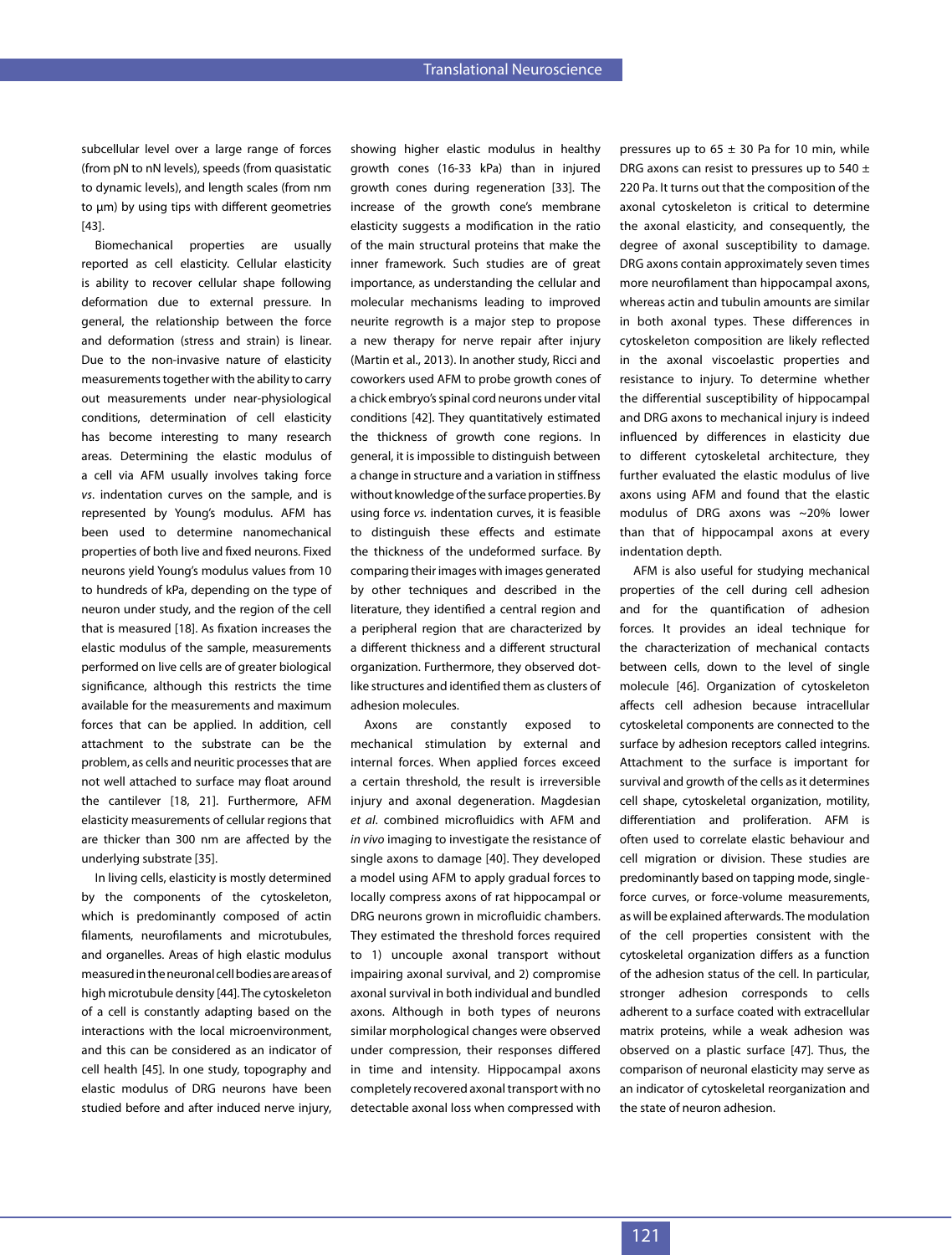The mechanical property measurements are also useful to study the physiology of sensory cells. Sensory hearing cells (outer hair cells) alter their length in response to changes in membrane potential. Due to this electromotility, outer hair cells probably expose the basilar membrane to force, resulting in cochlear amplification. In order to better understand the mechanism of amplification, AFM was used to analyse the mechanical properties of outer hair cells, as the force produced by their electromotility partly depends on the mechanical properties of the cell lateral wall [48].

Furthermore, it is demonstrated that AFM is a highly sensitive technique for detecting nanoscopic changes in the plasma membrane that result from oxidative damage, which is important hallmark of neurodegenerative diseases [49, 50]. In particular, AFM was used to characterize physical changes of average membrane roughness resulting from acute exposure to hyperoxia on human glioma cells [51]. Hyperoxic treatment caused a significant, graded increase in average membrane roughness relative to the control cells exposed to air. AFM scans also confirmed that normobaric hyperoxia induces plasma membrane blebbing that is similar in appearance to that observed after exogenously applied hydrogen peroxide, a strong oxidative stress-inducer. The size of most blebs (200 nm) indicates that the only way to observe them in living cells is by using AFM. Thus, AFM might be a powerful technique for a better understanding of the dynamic nature of membrane responses to oxidative stress in real time. In another study performed on neuronal SH-SY5Y cells, aimed to elucidate which oxidation state of ionic iron (ferrous (II) versus ferric (III)) is more toxic, AFM in tapping mode revealed membrane fenestration at higher concentrations and cell swelling at intermediate concentrations for the ferrous form of ionic iron [52]. Furthermore, AFM topography imaging on SH-SY5Y cells was used to analyse the effect on membrane integrity upon exposure to iron oxide magnetic nanoparticles, which have a wide range of biological applications. AFM topography images showed consistently that both the highly charged and the less charged magnetic

nanoparticles caused cell morphology changes, possibly due to membrane disruption and cytoskeleton remodelling. This report emphasises the potential of AFM in elucidating nanoparticles-cell membrane interactions and their application for *in vitro* characterisation of the biosafety of these particles [53].

AFM can also be used to monitor elasticity in changing environmental conditions and after exposure to neurotoxins [35]. In one study elastic modulus values were determined in the presence of a stabilizer of microtubules (paclitaxel/taxol), an inhibitor of microtubule polymerization (nocodazole), and inhibitor of myosin II contraction of the actin cytoskeleton by directly monitoring effects of these chemical modifiers on the stiffness of cytoskeletal components in live neuronal cells over time [44]. Thus, the nanomechanical properties of neuronal cells can be quantified by AFM and used to estimate the effect of drug treatment or different types of pathologies, as well as many natural processes, such as aging. Such studies could improve our understanding of neurodegenerative processes as changes of morphological and nanomechanical properties of neurons and growth cones, as well as cytoskeletal abnormalities, are core features of neurodegenerative diseases. Furthermore, a possibility to quantitatively investigate physical characteristics of the neuronal membrane, organelles and cytoskeleton may contribute to a better understanding of both neurodevelopment and neurotrauma.

Related to neurotrauma, novel testing protocols based on AFM were developed to enable the characterization of neural soma deformability over a range of indentation rates spanning three orders of magnitude – 10, 1, and 0.1 μm/s [43]. These authors used modified spherical AFM probes to compress the neuronal cell bodies in load, unload, reload and relaxation conditions, and complemented rheological data with measurements of cell body morphology. The mechanical response measured for single cortical neurons showed marked nonlinearities in the strain and strain rate domains and substantial hysteresis. Based on experimental results and computational analysis, they proposed a model that quantifies the mechanical behaviour of cortical

neurons, i.e. estimates force and deformation magnitudes at the single neuron level after external mechanical inputs, which might be of importance in elucidating some of the key damage mechanisms involved in traumatic brain injury. In general, the model aimed to correlate empirical findings with measurable degrees of (hyper-) elastic resilience and viscosity at the cell level, allowing for large strain kinematics simulations of the cell behaviour.

In another study, a diagnostic approach was developed that provides clear feature definition in AFM images of neural cells on nanofibrillar tissue scaffolds [54]. Namely, cellular edges and processes are on the same order as the background nanofibers that present a feature definition problem. The diagnostic approach is based on analysis of discrete Fourier transforms of standard AFM section measurements. The combination of dynamic range enhancement with low-frequency component suppression was used to enhance feature definition. Clear feature definition of cells on scaffolds extends the usefulness of AFM imaging for use in regenerative medicine.

# **Combined AFM/ fluorescence technique**

As previously mentioned, it is of great interest for neuronal studies to combine AFM and fluorescence labelling. For example, these methods enabled tracking of tubulin density in living, unstained neurons [44]. Furthermore, morphological responses of cerebral cortical astrocytes to nanofibrillar scaffolds, including filopodia, lamellipodia, stress fiber formation, and stellation were examined by AFM in combination with immunocytochemistry. The obtained results demonstrated that astrocytes cultured on the nanofibrillar scaffolds showed a unique response that included stellation, cell-cell interactions by stellate processes, and evidence of depression of RhoA, a GTPase regulator, indicating that the extracellular environment can trigger preferential activation of members of the Rho GTPase family with obvious morphological consequences [55]. Cell growth on nanofibrillar surfaces that approximate the extracellular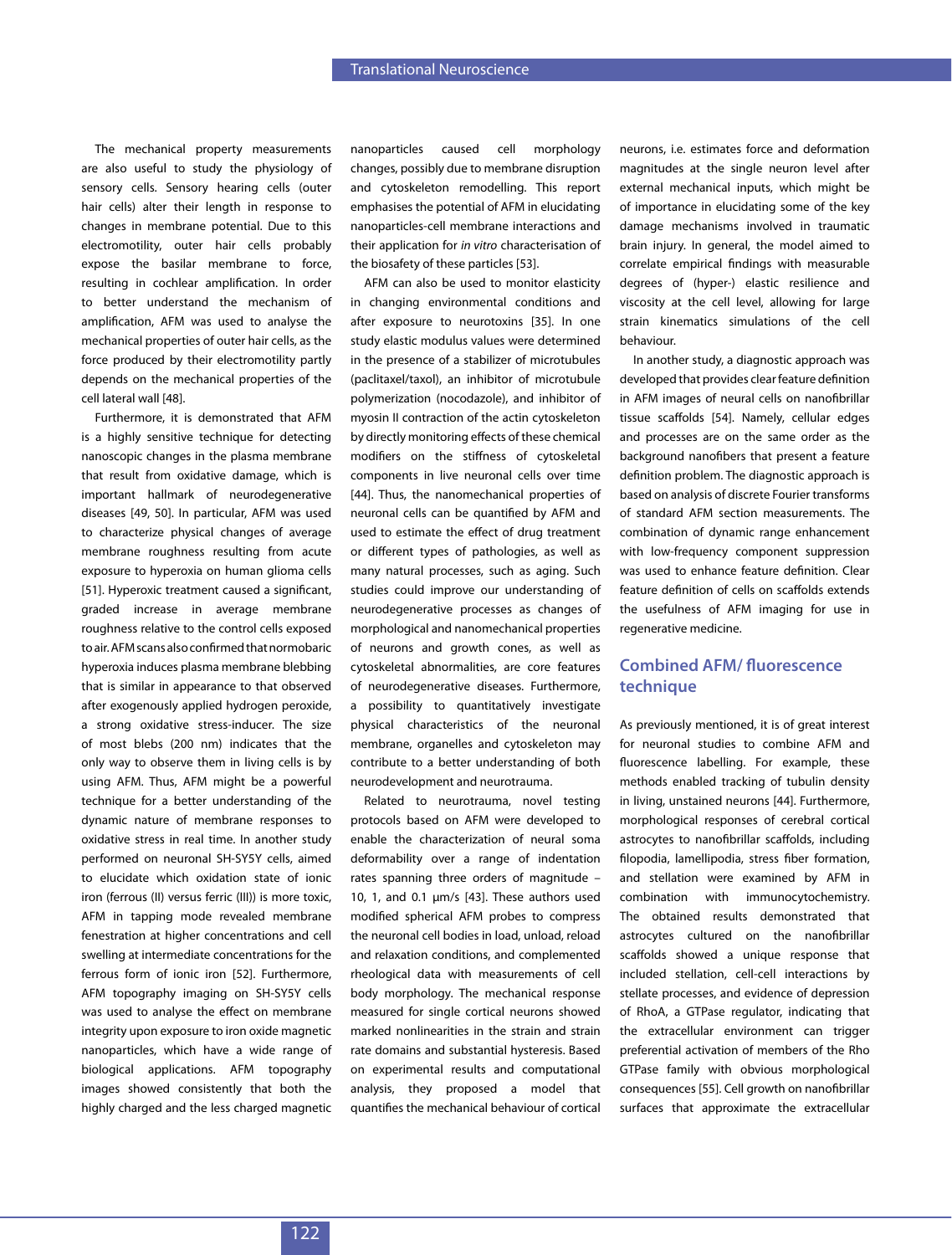matrix environment is a research area in which the nanoscale resolution of AFM could give important biomedical insight. The data obtained by AFM might be useful to generate better growth substrates for application in regenerative medicine. The role of Rho GTPases has also been confirmed for adult neural stem cells that have important roles in learning and memory, but are negatively influenced by neurological diseases. Keung *et al*. used AFM to measure the elastic modulus of individual neural stem cells cultured on an extracellular matrix of defined stiffness [56]. They found that 12 hours after seeding, the cellular elastic modulus of neural stem cells varied strongly and monotonically with increasing stiffness of extracellular matrix, such that cells on the stiffest matrices exhibited an elastic modulus greater than those cultured on the most compliant extracellular matrices. Besides showing that stiffness of extracellular matrix modulates stiffness of neural stem cells, they demonstrated that extracellular matrix-derived mechanical signals act through Rho GTPases to activate the cellular contractility machinery in a key early window during differentiation to regulate neural stem cells lineage commitment. These authors also observed that culturing neural stem cells on increasingly stiff extracellular matrixes enhances RhoA and Cdc42 activation, and suppresses neurogenesis. Thus, with the aid of AFM, it is demonstrated that cellular mechanotransductive signalling pathways may sense and process extracellular mechanical information into intracellular mechanical responses. Furthermore, these results indicated Rho-GTPase-based mechanotransduction and cellular stiffness as biophysical regulators of neural stem cells fate *in vitro*.

In addition, AFM with the fluorescence imaging system has emerged as a highly sensitive method for the study of cell membrane receptor physiology. By using modified AFM probes, it is possible to analyse binding properties of specific receptors and channels along the neuronal surface. Namely, the ability to functionalise AFM probes with specific protein molecules enables the detection of individual ligand-receptor interactions. In particular, AFM has been used to detect alterations in the binding

properties (i.e. binding probability and force) of α7-containing nicotinic acetylcholine receptors (nAChRs), and measure changes in the strength of protein-protein interaction, revealing functional changes during acute and prolonged exposure to nicotine. Internalization of Alexa Fluor 488–conjugated substance P was used to identify neurons expressing neurokinin-1 receptors (NK1R), a recognized marker of ventral respiratory group neurons [57]. In order to obtain functional changes in nAChRs, AFM probes were conjugated with anti-α7 subunit nAChR antibody, and used to cyclically interact with the soma surface of NK1R positive neurons. AFM force mode was used to measure binding forces between the plasma membrane and the AFM probe tip. Measurements were made of the frequency of antibody adhesion to the α7-receptor subunit and of the detachment forces between the membrane-attached receptor and the AFM probe tip. Acute and prolonged nicotine exposure resulted in a significant reduction in the frequency of binding probability, which is presumably associated with a loss of nicotinic receptor function. In another interesting study, a specific anti-Met antibody (antibody to a tyrosine kinase receptor) was attached to the AFM tip and used to map Met in different cellular compartments of hippocampal pyramidal neurons. In concert with the role of hepatocyte growth factor (HGF) and its receptor Met in learning and synaptic plasticity, Met was found in brain regions which undergo extensive synaptic remodelling [58]. The results obtained with AFM indicated that multimeric activated Met was concentrated in the dendritic compartment, while the inactivated monomeric form of Met was prominent on the soma [58].

# **AFM force spectroscopy**

AFM force spectroscopy is the basic AFM technique for the quantitative study of mechanical properties of cells and tissues [21]. By AFM force spectroscopy, the elastic properties of cells under near-physiological conditions can be measured. It is of great biomedical interest, because some cellular behaviours such as motility and aging can

manifest themselves as changes in the elasticity.

In AFM force spectroscopy, the tip-sample interaction forces are directly measured as a function of the gap between the tip and sample. The AFM tip is extended towards, and then retracted back from the surface. The deflection of the cantilever is monitored as a function of piezoelectric displacement. The results obtained are represented as a force-distance curve. Hence, the force *vs.* distance curve is a plot of the deflection of the cantilever versus the extension of the piezoelectric scanner that changes the distance between the sample and the tip. These measurements are used to obtain nanoscale contacts, atomic bonding, van der Waals forces, and single molecule stretching and rupture forces. Namely, when the tip is close to the membrane surface, in one moment the force is strong enough to rupture the membrane, which can be visualised as a jump in the force curve (Fig. 5). The depth of the jump corresponds to the thickness of the membrane and the force required to break the membrane is the force of membrane rupture. It represents the mechanical strength of the membrane. To obtain a statistically relevant histogram of the yield threshold forces, it is necessary to collect many force-distance curves that are measured in each point on the certain surface area and to use a consistent, robust procedure to identify and analyse those curves. The force needed to puncture the membrane is known as the yield threshold, and the membrane property that is actually measured by yield threshold may be called rigidity or hardness of the membrane.

Force spectroscopy measurements have been used to study ligand binding, antigenantibody interactions and protein unfolding [59]. Force spectroscopy can also be used to analyze the adhesion of surface contaminants, as well as local variations in the elastic properties. However, force spectroscopy has some disadvantages such as low resolution and slower speed of acquisition.

AFM-based force spectroscopy can be combined with AFM imaging and fluorescence microscopy to produce systematic, highresolution elasticity maps of live neurons. Three different types of live neuronal cells - cortical neurons obtained from rat embryos, embryonic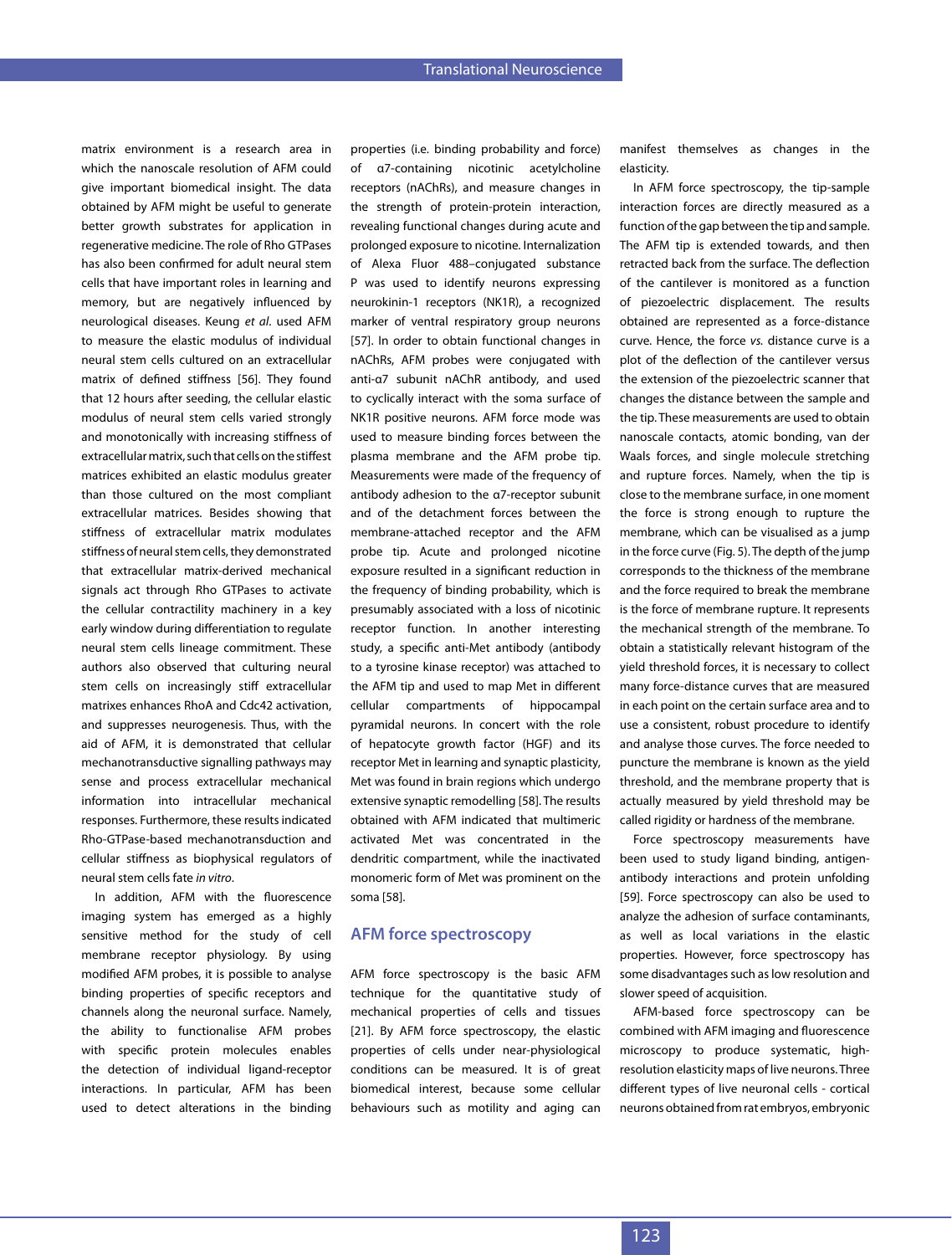

Figure 5. Simplified scheme of force *vs.* distance curve – the shapes, sizes, and distances are not to scale.

chick DRG neurons, and neurons derived from P19 mouse embryonic carcinoma stem cells, have been analysed using this approach [44]. By taking advantage of AFM to image and apply controllable forces to live neurons over time simultaneously, these authors monitored how the dynamics of axonal growth affects the stiffness maps of neuronal cell bodies. During the active neurite extension phase, an overall increase in the average values of the elastic modulus across the entire soma was observed, and these significant increases in stiffness were due to microtubule dynamics rather than changes in F-actin concentration, suggesting that microtubules have a major role in axonal extension. Furthermore, they showed that cortical and P19 neurons have similar elasticity maps, with elastic moduli in the range of 0.1- 2 kPa, with typical average values of 0.4 kPa (P19 cells) and 0.2 kPa (cortical neurons). DRG neurons are stiffer than P19 and cortical cells, yielding elastic moduli in the range of 0.1-8 kPa, with typical average values of 0.9 kPa. Thus, AFM studies showed that due to the extreme complexity of both the mechanisms of neurite outgrowth and dynamics of cell cytoskeleton in response to mechanical properties, the different types of neurons respond distinctly to the same physical cues. Finally, Spedden *et al*. failed to find any variations in neuronal elastic properties in response to different local environment [44]. In particular, they reported no measurable influence of surface coating with poly-D-lysine, laminin and fibronectin on cell body elasticity for all three types of neurons. In fact, another study found that fixed neurons show dependence of the cell elastic modulus on the plating substrate [60]. These

authors used AFM with a robust force analysis approach to probe the mechanical properties of both neurites and the substrate at close proximity, and found that the lightly fixed primary spinal cord neurons exhibited different stiffness between the cell body and neurites. Furthermore, in comparison to the rigidity of the substrate, the stiffness of the neurites was lower, whereas that of the neuronal cell body was higher.

As already mentioned, the role of extracellular matrix molecules on cell adhesion, propagation, and differentiation is an important area of study. The majority of studies revealed that surfaces coated with different types of growth factors or extracellular matrix proteins can affect the dynamics of growth and adhesion of neuronal cells, and exert a profound effect on cell structure and function [61]. Physical stimuli, particularly substrate stiffness, may affect cellular behaviours in a cell-specific manner. Cells respond to the physical conditions of their microenvironment, and can adjust their own stiffness as a part of the adaptation to the substrate [60]. Primary neuronal behaviour is significantly different on soft and stiff substrates. Thus, Flanagan and coauthors examined the effect of substrate deformability on neuronal cell growth [62]. They prepared protein-laminated polyacrylamide gels with differing amounts of bisacrylamide to generate substrates of varying deformability with elastic moduli ranging from 500 to 5500 dyne/cm. Mouse spinal cord primary neuronal cells grown for several weeks on softer substrates formed more than three times as many branches as those grown on stiffer gels. Their results showed that mechanical properties of the substrate specifically direct the

formation of neurite branches, which are critical for appropriate synaptic connections during development and regeneration. Furthermore, laminin-coated soft gels encouraged attachment and growth of neurons while suppressing astrocyte growth. The stiffness of materials required for optimal neuronal growth, characterized by an elastic modulus of several hundred Pa, was in the range measured for the rat brain. Georges *et al*. dissected tissue from normal adult rat brain and measured stiffness by rheology [63]. Stiffness was expressed as a shear modulus and averaged ~330 Pa. Together, these data emphasize the importance of material substrate stiffness in the next generation of biomaterials intended to promote neuronal regeneration while simultaneously minimizing the ingrowth of astrocytes into the lesion area [63]. In another study, AFM force spectroscopy combined with bulk rheology has confirmed that in distinct cell compartments, such as soma and neurites, the mechanical properties differ (mostly because of the unequal distribution of organelles), and revealed that glial cells in central nervous system are softer than neuronal cells. This suggests that, at least in certain brain areas, glial cells act as a soft, compliant embedding for neurons, protecting them against mechanical trauma, and as a soft substrate required for neurite growth [64].

#### Single cell force spectroscopy: an advanced tool for neuronal studies

Various types of force spectroscopy exist. Some examples are single-molecule force spectroscopy (SMFS), and single-cell force spectroscopy (SCFM). As reviewed by Dufrêne *et al*., single-molecule force spectroscopy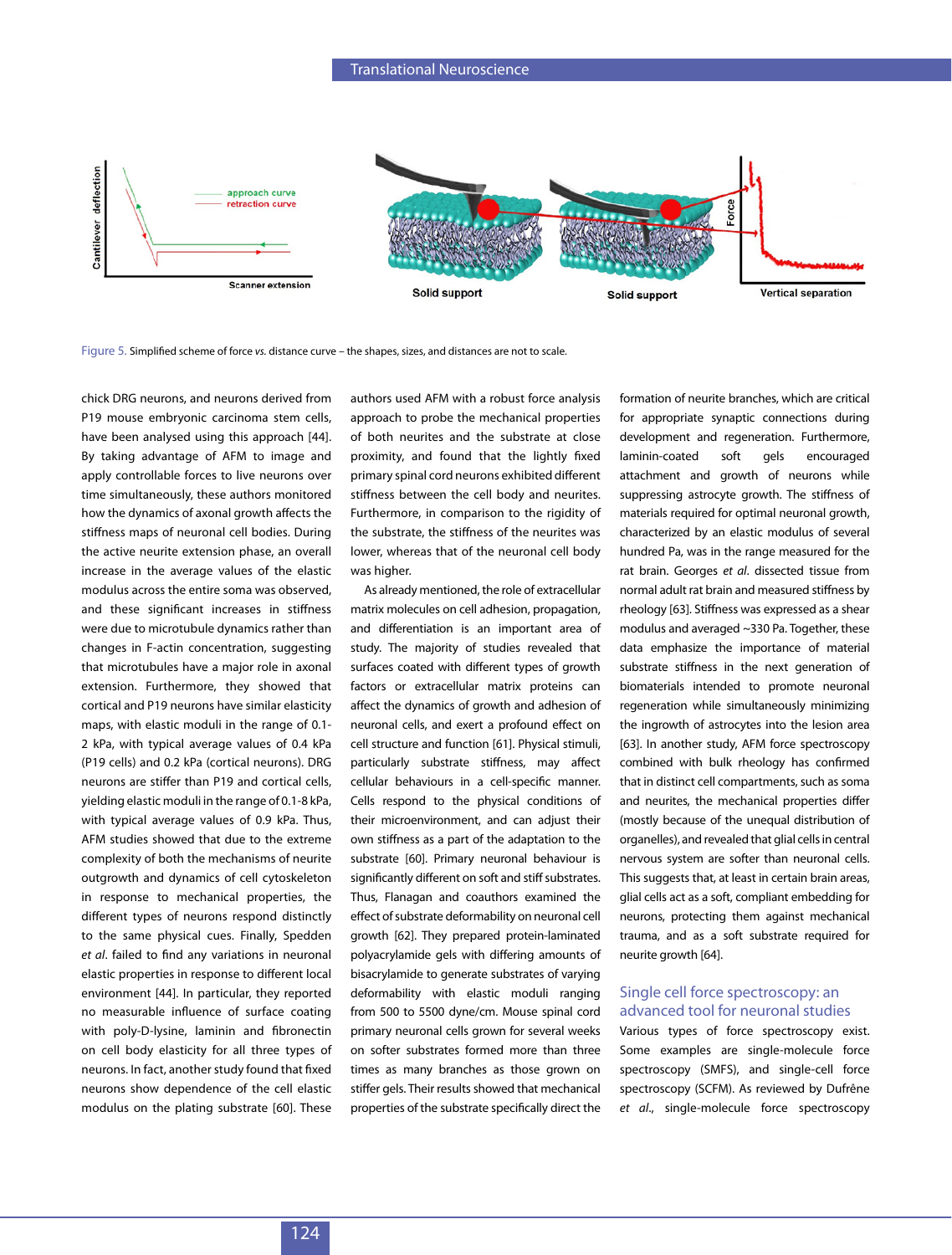technique has been used to study how interand intramolecular interactions control the assembly and functional state of biomolecular machinery *in vitro* [34].

In a standard AFM-based single cell force spectroscopy (SCFS) experiment, the cantilever is moved to the cell with a constant speed while measuring the interaction force that increases upon contact with the cell membrane. The shape of the indentation curve provides information about the mechanical properties of the cell, mainly in terms of Young's modulus and elasticity. After a short delay (typically 1–5 s), the cantilever is moved away and a characteristic pattern is recorded from which several adhesion-related quantitative parameters can be extracted. Even the application of SCFS in cellular biology is only at its beginning, it is a promising technique to bridge the gap between physiological state and molecular determinants [65].

By using SCFS, the rigidity of cultured N2a and HT22 neuronal cells has been measured as a function of amyloid  $β_{1-42}$  (A $β_{1-42}$ ) protein treatment [66]. This study showed that  $Aβ_{1-42}$ oligomers led to significant cellular stiffening, while disaggregated or fibrillar forms of  $AB<sub>1-42</sub>$ showed much less change. For example, a 90- 360% higher force was required to reach 80% deformation for N2a cells, so these authors concluded that incorporation of oligomer into cellular membrane probably resulted in an increase in the Young's modulus of the membrane. Hence, such measurements provide deeper, quantitative insight into interactions between cells and  $AB$ <sub>1-42</sub> oligomers, which might be of relevance for understanding pathological cascade of events in Alzheimer's disease.

The application of SCFS to neuroblastoma studies suggested a correlation between the malignancy stage and the cell microadhesion, thus allowing investigation of the molecular basis of such correlation [65]. Mescola *et al*. also applied this technique to study organisation of the cytoskeleton of neuroblastoma cells, and found a correlation between cytoskeleton organisation and malignant potential that can be exploited towards a new method for *in vitro* quantification of malignancy of neuroblastoma cells [67].

Furthermore, SCFS AFM has been efficiently applied to demonstrate a conformational polymorphism of characteristic protein monomers in different neurodegenerative disorders and to identify that mechanostable conformers correlate with severity of cellular dysfunction and represent an interesting early diagnostic marker and therapeutic target [68].

#### **Force volume**

As explained in A Practical Guide to Scanning Probe Microscopy (Veeco Instruments Inc., 2005), force volume imaging is a technique for studying correlations between tip-sample forces and surface features by collecting a data set containing both topographic data and force-distance curves. As the topographic data is collected, an array of force-distance curves is also collected. This type of data is then called force volume. Each force curve is measured at a unique *x,y* position in the scan area. The force volume data set can be seen as a stack of horizontal slices, each slice representing the

array of force data at a given height. A single force volume image represents one of these slices, showing the *x,y* distribution of the force data over the scan area at that height (Fig. 6). Comparing the topography image to force volume images at various heights can reveal information about the lateral distribution of different surface and material properties, including magnetic, electrostatic, and chemical properties.

The potential of the force volume data has been revealed by studying changes in intracellular free calcium, one of the earliest cellular responses subsequent to mechanical stimulation of individual isolated porcine DRG neurons [69]. The change in intracellular free calcium concentration is located upstream of further biochemical cascades and triggers downstream signalling. Primary calcium signals induced by local deformation of the plasma membrane from a soma were rapidly followed by secondary calcium responses in neighbouring cells, demonstrating that the cultured DRG neurons are functionally



Figure 6. Schematic representation of AFM force volume map obtained by measuring the force – distance curve at any point in a two-dimensional array. Force volume technique describes how molecules and cells respond to mechanical stimuli or exert forces. The data obtained on force along two-dimensional array is compared to the image topography at various heights to obtain the information about the lateral distribution of different surface properties.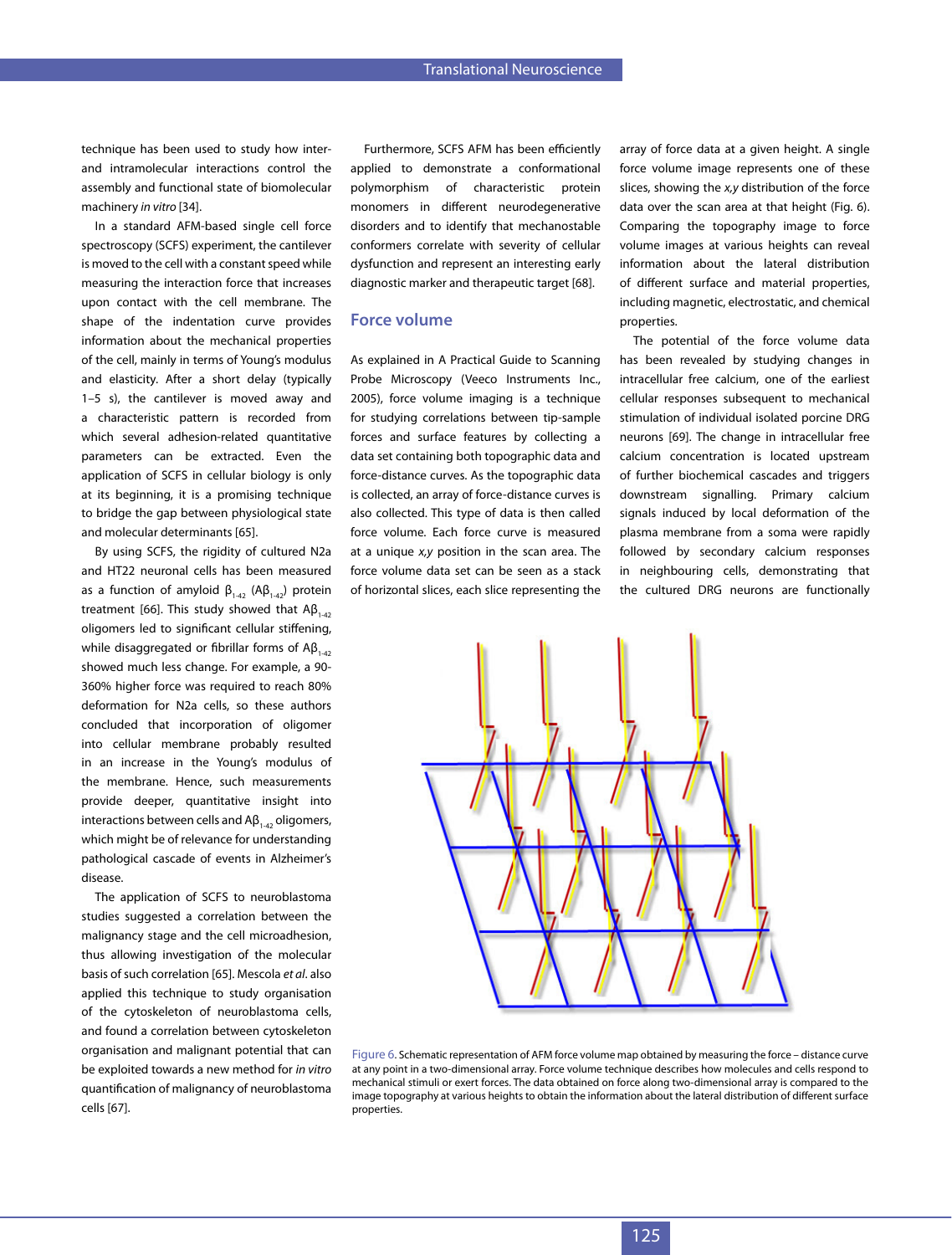connected [69]. When a mechanical force has been applied to one of the two peripheral endings of the same DRG neuron, the stimulus elicited a secondary calcium response even in neurons located far from the soma, but in close vicinity to the non-indented neurite. Hence, in this study authors demonstrated the ability of the AFM to measure biological responses with a high spatial and temporal resolution during precise mechanical indentation. Finally, a new cell shape index (CSI) analysis system has been developed using force volume AFM height images of cells cultured on different substrates. The new CSI revealed quantitative cell spreading data not included in the conventional CSI. The quantitative morphology measurement of untreated and dibutyryl-cyclic adenosine monophosphate (dBcAMP)-treated cerebral cortical astrocytes was performed using the new and conventional CSI, and the results showed that quantitative astrocyte spreading and stellation behaviour has been induced by variations in nanophysical properties [70].

# **Possibilities of new PeakForce Quantitative Nanomechanics**

The new PeakForce Quantitative Nanomechanics (QNM) is by far the most powerful and quantitative high-resolution AFM technique to probe quantitative chemical and mechanical properties of living biological samples with an acquisition speed comparable to tapping mode. The number of different mechanical properties that can be characterized exceeds those of other commonly used AFM modes. It has great potential for new applications in biology and medicine, particularly in the field of neuronal cell research and neurodegenerative diseases. PeakForce QNM enables direct extraction of quantitative nanomechanical data from biological samples without sample damage. In PeakForce QNM tapping, the probe is oscillating at a low frequency, while force curves are generating each time the AFM tip taps on the sample's surface. While the probe is oscillating, a force curve is recorded for each pixel of the image. Many quantitative parameters

can be extracted in real time from each of these force curves. These make PeakForce QNM the most powerful AFM technique for material property characterization at the nanoscale that is available today. As already emphasized, it is also suitable for neuronal studies and its possibilities are shown in Fig. 7, which presents the PeakForce QNM measurements of untreated P19 neurons, performed by Bruker Laboratories (Karlsruhe, Germany). The new AFM mode reveals not only topographic 2D- (A) and 3D-height image (B), but also 2D- (C) and 3D-Young's modulus (D), the Young's modulus distribution within the cell (E), as well as the deformation image (F) and adhesion image (G). The cell displays regions of high elastic modulus localized at the lower end (bright areas in the figure). The topographic image provides fine structural details within distinct domains of various heights and/or various densities. The Young's modulus map describes the twodimensional area response to applied forces. For example, the increase of the growth cone



Figure 7. A) 2D and B) 3D topography of neuron soma obtained during elastic modulus mapping. C) 2D-high resolution elastic modulus map of cell shown in A. D) 3D-high resolution elastic modulus map of cell shown in A. E) Young's modulus distribution within the cell. F) Deformation and G) adhesion maps. Atomic Force Microscopy imaging was carried out on a BioScope Resolve (Bruker, Karlsruhe, Germany)) operated in PeakForce Tapping mode. AFM probe used was ScanAsyst-Fluid (Bruker) and imaging was done in PBS buffer.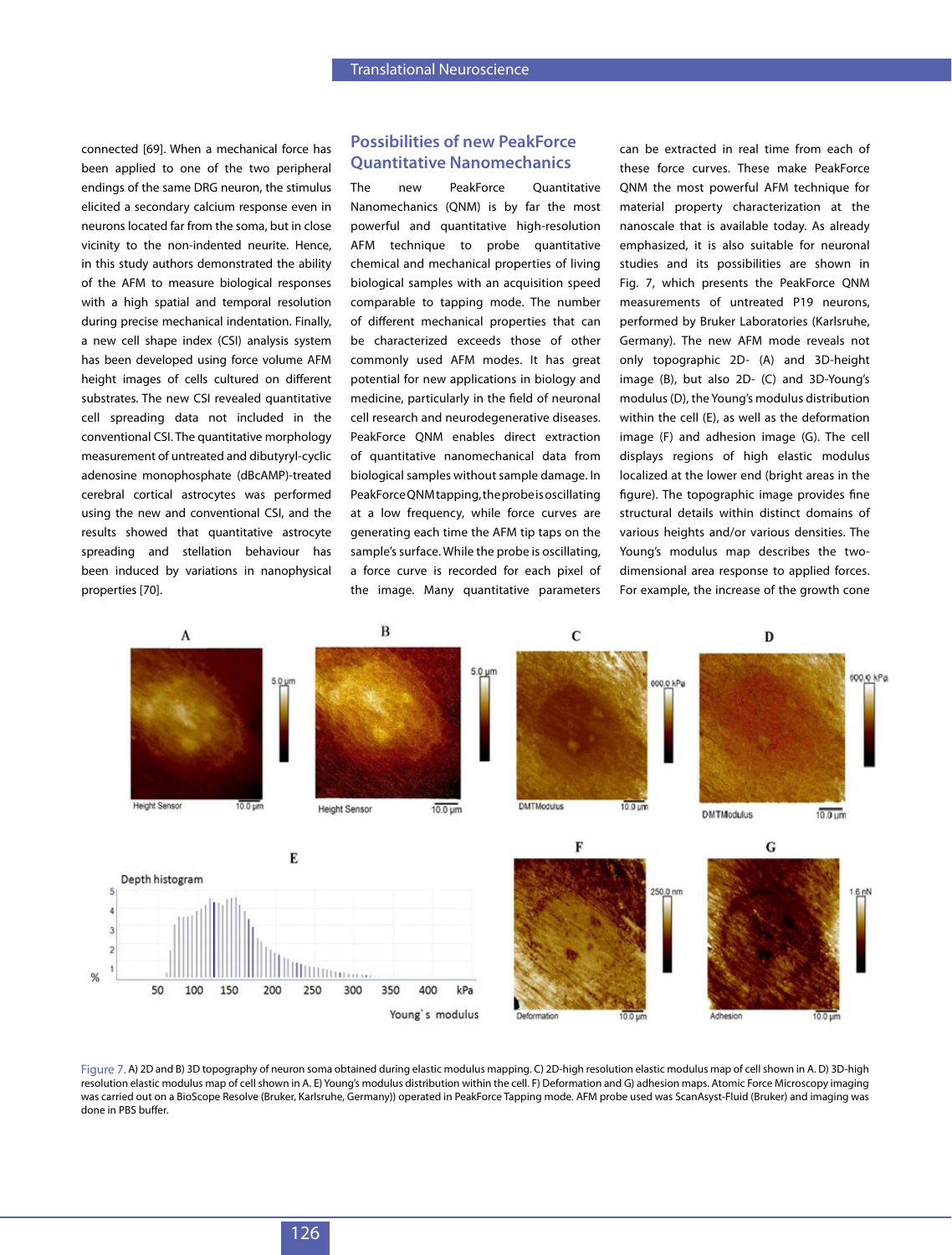membrane elasticity suggests a modification of the inner protein networks [33]. The elastic deformation image enables identification of the damage on selected neuron domains as a function of the loading force applied by the tip. Analysis of the deformation image facilitates the distinction of a locally damaged cell from a healthy cell, either on the cell membrane or its cytoskeleton [33]. Finally, integrin-mediated adhesion reveals sensing processes in neurons. Sensing of the nanomechanical properties of the external environments may determine cell behaviours, such as differentiation and branching. It has been experimentally determined that increasing substrate stiffness (~2-80 kPa) can result in sequestered neurite branching and increased branch length [71]. Adhesion of the modified tips to the surface during force curves can be recorded with higher values of adhesion indicating higher concentrations of active substances. Such measurements might be employed to track signalling activity in neurons [18]. Glutamate-mediated neuronal degeneration has also been examined by AFM imaging and surface roughness analysis using the newest PeakForce QNM AFM [72]. AFM was employed to measure the 3D structure and mechanical properties of live SH-SY5Y cells after stimulation of *N*-methyl-D-aspartate (NMDA) receptors. A significant increase in surface roughness and stiffness of the cell was observed after NMDA treatment. This study further advanced the understanding of the neurodegenerative process to elucidate the pathways and mechanisms that govern the neurodegeneration, which might facilitate development of novel therapeutic strategies.

# **Future directions**

The development of AFM represents a major breakthrough in the study of individual biological samples, such as nucleic acids, proteins, and protein complexes. More recently the atomic force microscope has been used to investigate eukaryotic cells. The AFM has proven to be a very effective tool for studying topographic and mechanical features of living and fixed neuronal cells. The high-resolution capability of the AFM to obtain physiologically

relevant elastic modulus data on living cells may have important applications in the future. For example, continued exploration of changes in structure and elastic modulus of diseased and dysfunctional neurons may help scientists gain additional insight into how different neuronal defects contribute to various neurological diseases. As recent studies have shown that certain types of neurons exhibit preferential growth on substrates close to their own average elastic modulus, expanded data on live neuron elastic modulus under varying conditions might be useful to generate better growth substrates for different types of neurons, with applications in regenerative medicine [18].

The use of conventional AFM for imaging dynamics of live biological samples has been challenging, as it takes several minutes to acquire an image and a tip motion can damage the sample. To optimize AFM for the investigation of dynamical biological systems, each component of AFM can be modified to improve the speed of AFM scanning. As a result, high-speed AFM (HS-AFM) achieved scanning speeds several orders of magnitude faster than that of conventional AFM, thus enabling monitoring of conformational dynamics of single proteins on substrates with a subsecond temporal resolution. However, application of this technique to imaging nanostructure of live mammalian cells is hindered by the fact that the length scale of mammalian cells is orders of magnitude larger than that of proteins. Shibata *et al*. further improved HS-AFM by fabricating an extremely long tip on the cantilever [73]. This modification enabled them to image nanometer-scale morphogenesis in hippocampal neurons for more than tens of minutes without damage to cells. By applying this technique, they observed rapid filopodia extension and retraction on thin dendrites. Pits undergoing cycles between open and closed states were also observed on the dendritic surface, probably indicating spontaneous endocytosis events. Thus, the successful observations of nanostructural dynamics in live neurons may open the possibility to vizualize the morphology of synapse plasticity at nanometer resolution in real time in the near future.

### **Conclusions**

AFM enables the highest resolution neuronal imaging and the most complete analysis of nanomechanical properties of living neuronal cells with minimal sample damage. It provides detailed insight into physical structure and biochemical interactions in both physiological and pathophysiological conditions. The unique advantage of AFM is in the opportunity to perform simultaneous measurement of the nanomechanical properties of neurons and visualisation of important cellular structures, such as cytoskeleton. To enable better insight in cellular mechanisms related to cytoskeleton network, AFM analysis can be combined with confocal fluorescence microscopy or application of a drug that alters cytoskeleton components.

In the recent years, researchers have recognized the potential of AFM as an advanced tool in neuroscience, particularly for investigations of nanostructural and biomechanical properties of neurons. The major advantage of AFM is its ability to perform measurements without preparation, and in an almost natural environment, which maximally preserves morphological and functional properties of neuronal surface. AFM offers great possibilities in many research areas, and reveals structural detail not obtainable by other microscopies. AFM can be used to produce nanoscale injury and monitor growth cone activity during neuronal repair, improving our understanding of cellular and molecular mechanisms of regrowth and injury. AFM is also valuable in observing cell motility and cytoskeletal rearrangement. AFM may help in elucidating the role of extracellular matrix molecules on growth and adhesion, with potential applications in regenerative medicine. By monitoring physical interactions of the oligomers with the plasma membrane and nanomechanical membrane response to oxidative damage, AFM highly improved our understanding of neurodegenerative processes that eventually will open new avenues in the development of effective therapeutic strategies. AFM also facilitated imaging of surface distribution of various receptors across living neuronal cells, as well as their physiological responses to different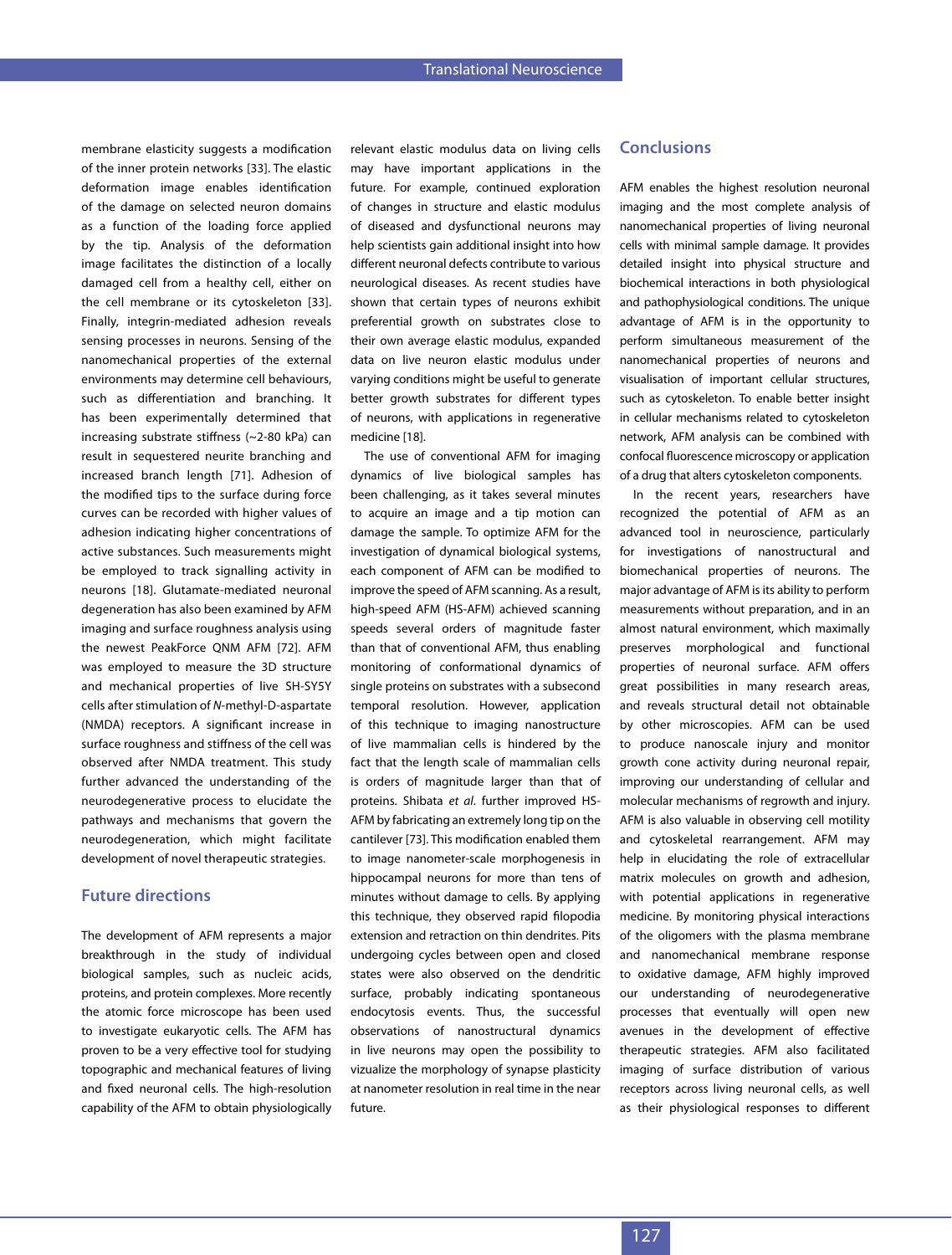drugs and neurotoxins. The functionalised AFM probes enable detection of individual ligand-receptor interaction and study of cell membrane receptor physiology. The field of AFM applications in neuronal studies is continuously developing, and new advanced scanning techniques will certainly open up new applications in the future.

Without any doubts, AFM brings tremendous opportunities and deep insight into the various physiological and pathophysiological processes. However, at the very end of this review, it should be emphasized that AFM technique has also considerable limitations. Data obtained by AFM are just as good as the model under study. Living neurons studied by AFM are isolated from the effects of other tissues and organ structures, and deprived of interactions with other brain cells. Hence, their topographical and biomechanical properties may not be identical to cells in the intact system. Nevertheless, data obtained by AFM are valuable starting point for predictions of *in vivo* processes and indispensable in many

research areas, particularly in the fields of neuronal injury and repair, development, and neurodegeneration.

#### **Acknowledgements**

The work was supported by Croatian Ministry of Science, Education and Sports. The authors thank A. Dulebo for nanomechanical measurements performed in Bruker laboratories, Karlsruhe, Germany and V. Čadež for graphical presentation.

#### References

- [1] Power J.D., Fair D.A., Schlaggar B.L., Petersen S.E., The development of human functional brain networks, Neuron, 2010, 67, 735-748
- [2] Sporns O., Structure and function of complex brain networks, Dialogues Clin. Neurosci., 2013, 15, 247-262
- [3] London M., Häusser M., Dendritic computation, Annu. Rev. Neurosci., 2005, 28, 503-532
- [4] Spruston N., Pyramidal neurons: dendritic structure and synaptic integration, Nat. Rev. Neurosci., 2008, 9, 206-221
- [5] Son J.H., Shim J.H., Kim K.H., Ha J.Y., Han J.Y., Neuronal autophagy and neurodegenerative diseases, Exp. Mol. Med., 2012, 44, 89-98
- [6] Levenson R.W., Sturm V.E., Haase C.M., Emotional and behavioral symptoms in neurodegenerative disease: a model for studying the neural bases of psychopathology, Annu. Rev. Clin. Psychol., 2014, 10, 581-606
- [7] Luo L., O'Leary D.D., Axon retraction and degeneration in development and disease, Annu. Rev. Neurosci., 2005, 28, 127-156
- [8] Bredesen D.E., Neurodegeneration in Alzheimer's disease: caspases and synaptic element interdependence, Mol. Neurodegener., 2009, 4, 27
- [9] Vanderhaeghen P., Cheng H.J., Guidance molecules in axon pruning and cell death, Cold Spring Harb. Perspect. Biol., 2010, 2, a001859
- [10] Millecamps S., Julien J.P., Axonal transport deficits and neurodegenerative diseases, Nat. Rev. Neurosci., 2013, 14, 161-176
- [11] Hegde M.L., Hegde P.M., Rao K.S., Mitra S., Oxidative genome damage and its repair in neurodegenerative diseases: function of transition metals as a double-edged sword, J. Alzheimers Dis., 2011, 24 (Suppl. 2), 183-198
- [12] Sultana R., Perluigi M., Butterfield D., Lipid peroxidation triggers neurodegeneration: a redox proteomics view into the Alzheimer disease brain, Free Rad. Biol. Med., 2013, 62, 157-169
- [13] Takalo M., Salminen A., Soininen H., Hiltunen M., Haapasalo A., Protein aggregation and degradation mechanisms in neurodegenerative diseases, Am. J. Neurodegener. Dis., 2013, 2, 1-14
- [14] Brettschneider J., Del Tredici K., Lee V.M., Trojanowski J.Q., Spreading of pathology in neurodegenerative diseases: a focus on human

studies, Nat. Rev. Neurosci., 2015, 16, 109-120

- [15] Weaver J., Single-molecule technique links structural fluctuations of proteins to brain diseases, PLoS Biol., 2012, 10, e1001338
- [16] Pedersen J.T., Heegaard N.H., Analysis of protein aggregation in neurodegenerative disease, Anal. Chem., 2013, 85, 4215-4227
- [17] Nasrallah I.M., Wolk D.A., Multimodality imaging of Alzheimer disease and other neurodegenerative dementias, 2014, J. Nucl. Med., 55, 2003-2011
- [18] Spedden E., Staii C., Neuron biomechanics probed by atomic force microscopy, Int. J. Mol. Sci., 2013, 14, 16124-16140
- [19] Franze K., Atomic force microscopy and its contribution to understanding the development of the nervous system, Curr. Opin. Genet. Dev., 2011, 21, 530-537
- [20] Friedbacher G., Fuchs H., Classification of scanning probe microscopies, Pure Appl. Chem*.*, 1999, 71, 1337-1357
- [21] Kuznetsova T.G., Starodubtseva M.N., Yegorenkov N.I., Chizhik S.A., Zhdanov R.I., Atomic force microscopy probing of cell elasticity, Micron, 2007, *38*, 824-833
- [22] Yang Y., Mayer K.M., Hafner J.H., Quantitative membrane electrostatics with the atomic force microscope, Biophys. J., 2007, 92, 1966-1974
- [23] Carvalho F.A., Santos N.C., Atomic force microscopy-based force spectroscopy - biological and biomedical applications, IUBMB Life, 2012, 64, 465-472
- [24] Tessmer I., Kaur P., Lin J., Wang H., Investigating bioconjugation by atomic force microscopy, J. Nanobiotechnology, 2013, 11, 25
- [25] Kim D., Sahin O., Imaging and three-dimensional reconstruction of chemical groups inside a protein complex using atomic force microscopy, Nat. Nanotechnol., 2015, 10, 264-269
- [26] Alexander S., Hellemans L., Marti O., Schneir J., Elings V., Hansma P. K., et al., An atomic resolution atomic force microscope implemented using an optical lever, J. Appl. Phys., 1989, 65, 164-167
- [27] Teschke O., de Souza EF., Water molecule clusters measured at water/ air interfaces using atomic force microscopy, Phys. Chem. Chem. Phys., 2005, 7, 3856-3865
- [28] Ding S.Y., Liu Y.S., Imaging cellulose using atomic force microscopy,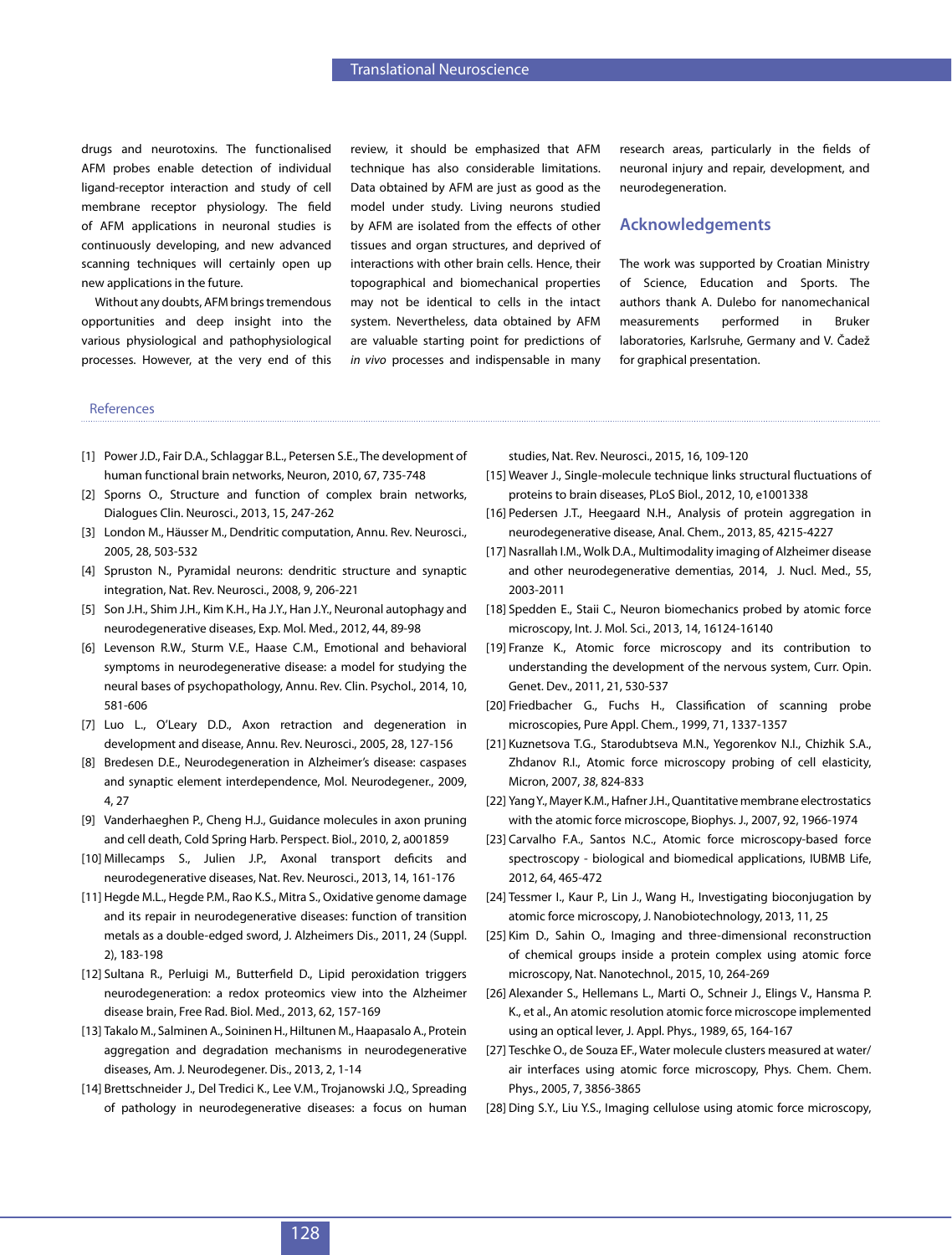Methods Mol. Biol., 2012, 908, 23-30

- [29] Santos S., Billingsley D., Thomson N., Atomic force microscopy imaging of macromolecular complexes, Methods Mol. Biol., 2013, 950, 315-341
- [30] Au N.P., Fang Y., Xi N., Lai K.W., Ma C.H., Probing for chemotherapyinduced peripheral neuropathy in live dorsal root ganglion neurons with atomic force microscopy, Nanomedicine, 2014, 10, 1323-1333
- [31] Xiong Y., Lee A.C., Suter D.M., Lee G.U., Topography and nanomechanics of live neuronal growth cones analyzed by atomic force microscopy, Biophys. J., 2009, 96, 5060-5072
- [32] Benzina O., Szabo V., Lucas O., Saab M.B., Cloitre T., Scamps F., et al., Changes induced by peripheral nerve injury in the morphology and nanomechanics of sensory neurons, J. Biomed. Opt., 2013, 18, 106014
- [33] Martin M., Benzina O., Szabo V., Vegh A.G., Lucas O., Cloitre T., et al., Morphology and nanomechanics of sensory neurons growth cones following peripheral nerve injury, PLoS One, 2013, 8, e56286
- [34] Dufrêne Y.F., Evans E., Engel A., Helenius J., Gaub H.E., Müller D.J., Five challenges to bringing single-molecule force spectroscopy into living cells, Nat. Methods, 2011, 8, 123-127
- [35] Mustata M., Ritchie K., McNally H.A., Neuronal elasticity as measured by atomic force microscopy, J. Neurosci. Methods, 2010, 186, 35-41
- [36] McNally H.A., Borgens R.B., Three-dimensional imaging of living and dying neurons with atomic force microscopy, J. Neurocytol., 2004, 33, 251-258
- [37] Laishram J., Kondra S., Avossa D., Migliorini E., Lazzarino M., Torre V., A morphological analysis of growth cones of DRG neurons combining atomic force and confocal microscopy, J. Struct. Biol., 2009, 16, 366- 377
- [38] Wang M.S., Boddapati S., Emadi S., Sierks M.R., Curcumin reduces α-synuclein induced cytotoxicity in Parkinson's disease cell model, BMC Neurosci., 2010, 11, 57-67
- [39] Bustamante C., Rivetti C., Keller D.J., Scanning force microscopy under aqueous solutions, Curr. Opin. Struct. Biol., 1997, 7, 709-716
- [40] Magdesian M.H., Sanchez F.S., Lopez M., Thostrup P., Durisic N., Belkaid W., et al., Atomic force microscopy reveals important differences in axonal resistance to injury, Biophys. J., 2012, 103, 405-414
- [41] McNally H.A., Rajwa B., Sturgis J., Robinson J.P., Comparative threedimensional imaging of living neurons with confocal and atomic force microscopy, J. Neurosci. Methods, 2005, 142, 177-184
- [42] Ricci D., Grattarola M., Tedesco M., The growth cones of living neurons probed by the atomic force microscope, Methods Mol. Biol., 2011, 736, 243-257
- [43] Bernick K.B., Prevost T.P., Suresh S., Socrate S., Biomechanics of single cortical neurons, Acta Biomater., 2011, 7, 1210-1219
- [44] Spedden E., White J.D., Naumova E.N., Kaplan D.L., Staii C., Elasticity maps of living neurons measured by combined fluorescence and atomic force microscopy, Biophys. J., 2012, 103, 867-877
- [45] Costa K.D., Single-cell elastography: probing for disease with the atomic force microscope, Dis. Markers, 2003-2004, 19, 139-154
- [46] Benoit M., Gaub H.E., Measuring cell adhesion forces with the atomic

force microscope at the molecular level, Cells Tissues Organs, 2002, 172, 174-189

- [47] Simon A., Cohen-Bouhacina T., Porté M.C., Aimé J.P., Amédée J., Bareille R., et al., Characterization of dynamic cellular adhesion of osteoblasts using atomic force microscopy, Cytometry A, 2003, 54, 36-47
- [48] Murakoshi M., Yoshida N., Iida K., Kumano S., Kobayashi T., Wada H., Local mechanical properties of mouse outer hair cells: atomic force microscopic study, Auris Nasus Larynx, 2006, 33, 149-157
- [49] Uttara B., Singh A.V., Zamboni P., Mahajan R.T., Oxidative stress and neurodegenerative diseases: a review of upstream and downstream antioxidant therapeutic options, Curr. Neuropharmacol., 2009, 7, 65- 74
- [50] Federico A., Cardaioli E., Da Pozzo P., Formichi P., Gallus G.N., Radi E., Mitochondria, oxidative stress and neurodegeneration, J. Neurol. Sci., 2012, 322, 2542-2562
- [51] D'Agostino D.P., Olson J.E., Dean J.B., Acute hyperoxia increases lipid peroxidation and induces plasma membrane blebbing in human U87 glioblastoma cells, Neuroscience, 2009, 159, 1011-1022
- [52] Singh A.V., Vyas V., Montani E., Cartelli D., Parazzoli D., Oldani A., et al., Investigation of in vitro cytotoxicity of the redox state of ionic iron in neuroblastoma cells, J. Neurosci. Rural Pract., 2012, 3, 301-310
- [53] Hoskins C., Cuschieri A., Wang L., The cytotoxicity of polycationic iron oxide nanoparticles: Common endpoint assays and alternative approaches for improved understanding of cellular response mechanism, J. Nanobiotechnol., 2012, 10, 15-26
- [54] Tiryaki V.M., Khan A.A., Ayres V.M., AFM Feature definition for neural cells on nanofibrillar tissue scaffolds, Scanning, 2012, 34, 316-324
- [55] Tiryaki V.M., Ayres V.M., Khan A.A., Ahmed I., Shreiber D.I., Meiners S., Nanofibrillar scaffolds induce preferential activation of Rho GTPases in cerebral cortical astrocytes, Int. J. Nanomed., 2012, 7, 3891-3905
- [56] Keung A.J., de Juan-Pardo E.M., Schaffer D.V., Kumar S., Rho GTPases mediate the mechanosensitive lineage commitment of neural stem cells, Stem Cells, 2011, 29, 1886-1897
- [57] Clark C.G., Sun Z., Meininger G.A., Potts J.T., Atomic force microscopy to characterize binding properties of α7-containing nicotinic acetylcholine receptors on neurokinin-1 receptor-expressing medullary respiratory neurons, Exp. Physiol*.,* 2013, 98, 415-424
- [58] Kawas L.H., Benoist C.C., Harding J.W., Wayman G.A., Abu-Lail N.I., Nanoscale mapping of the Met receptor on hippocampal neurons by AFM and confocal microscopy, Nanomedicine, 2013, 9, 428-438
- [59] Neuman K.C., Nagy A., Single-molecule force spectroscopy: optical tweezers, magnetic tweezers and atomic force microscopy, Nat. Methods, 2008, 5, 491-505
- [60] Jiang F.X., Lin D.C., Horkay F., Langrana N.A., Probing mechanical adaptation of neurite outgrowth on a hydrogel material using atomic force microscopy, Ann. Biomed. Eng., 2011, 39, 706-713
- [61] Gomez T. M., Roche F. K., Letourneau P. C., Chick sensory neuronal growth cones distinguish fibronectin from laminin by making substratum contacts that resemble focal contacts, J. Neurobiol., 1996, 29, 18-34